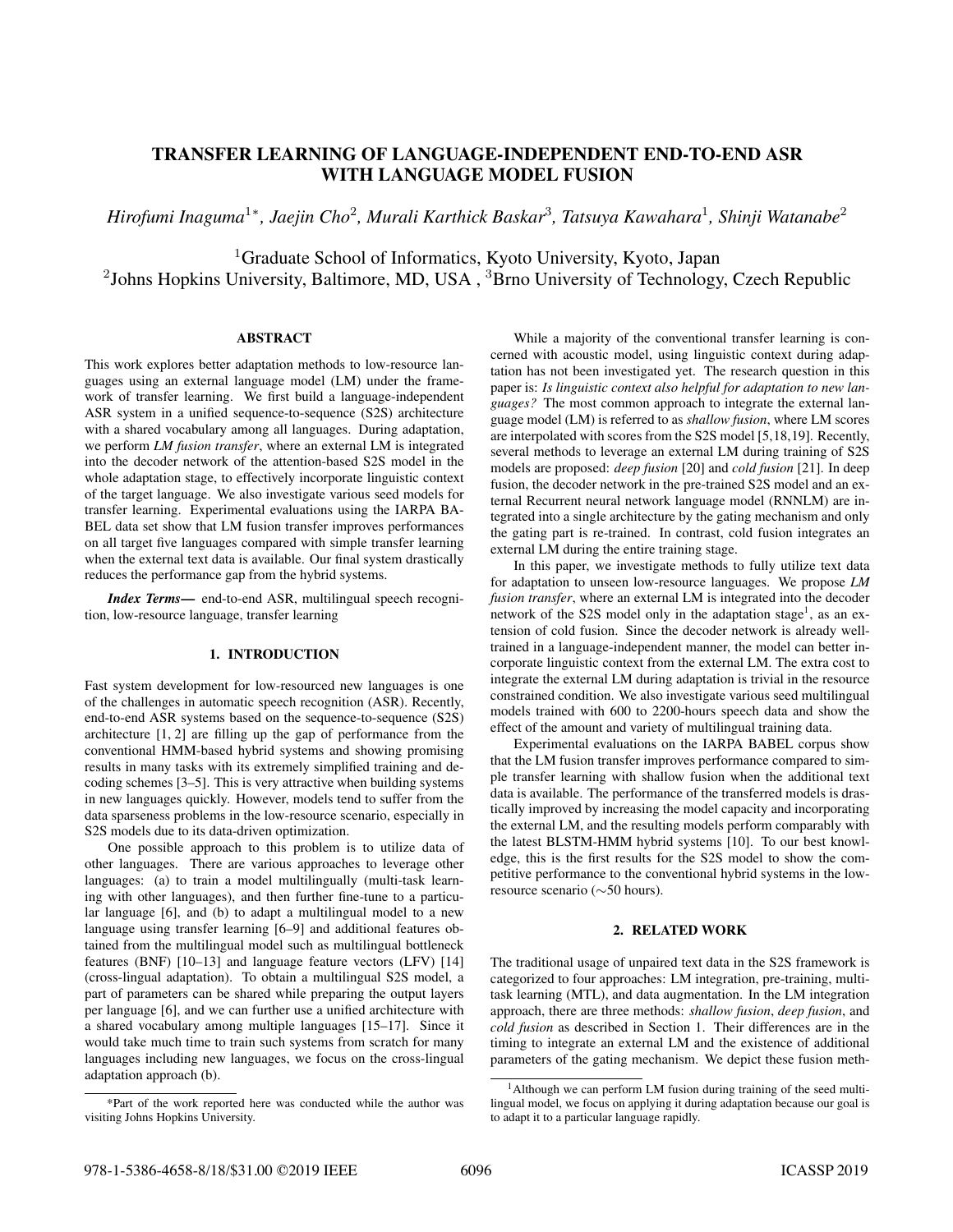ods in Fig. 1. In, [19], these fusion methods are compared in middlesize English conversational speech (∼300h) and large-scale Google voice search data. However, none of previous works investigated the effect of them in other languages especially for low-resource languages, which is the focus of this paper. In [21], the authors show the effectiveness of cold fusion in a cross-domain scenario. Since the external LM is more likely to be changed frequently than the acoustic model, it is time-consuming to train a new S2S model with the LM integration from scratch every time the external LM is updated. In this work, we conduct LM fusion during adaptation to target languages, which is regarded as a more realistic scenario.

Another usage of the external LM is to initialize the lower layer in the decoder network with the pre-trained LM [19, 22]. However, we transfer almost all parameters in a multilingual S2S model (both encoder and decoder networks), and thus we do not explore this direction. Apart from the external LM, the MTL approach with LM objective are investigated in [19, 23]. Although the MTL approach does not require any additional parameters, it gets minor gains compared to LM fusion methods [19].

Recently, data augmentation of speech data based on text-tospeech (TTS) synthesis is investigated in the S2S framework [24,25]. Since we are interested in the usage of linguistic context during adaptation, we leave this direction to the future work.

## 3. END-TO-END ASR

## 3.1. Attention-based sequence-to-sequence

We build all models with attention-based sequence-to-sequence (S2S) models, which can learn soft alignments between input and output sequences of variable lengths [1]. They are composed of encoder and decoder networks. The encoder network transforms input features  $\mathbf{x} = (\mathbf{x}_1, \dots, \mathbf{x}_T)$  to a high-level continuous representation  $h = (h_1, \ldots, h_{T'})$  ( $T' \leq T$ ), interleaved with subsampling layers to reduce the computational complexity [26]. The decoder network generates a probability distribution  $P_{S2S}$  of the corresponding U-length transcription  $y = (y_1, \ldots, y_U)$  conditioned over all previous generated tokens:

$$
\mathbf{s}_{u}^{\text{S2S}} = \text{Decoder}(\mathbf{s}_{u-1}^{\text{S2S}}, y_{u-1}, \mathbf{c}_{u})
$$

$$
P_{\text{S2S}}(\mathbf{y}|\mathbf{x}) = \text{softmax}(\mathbf{W}^{\text{o}} \mathbf{s}_{u}^{\text{S2S}} + \mathbf{b}^{\text{o}})
$$

where  $W^{\circ}$  and  $b^{\circ}$  are trainable parameters,  $s_u^{\text{S2S}}$  is a decoder state at the u-th timestep, and  $c<sub>u</sub>$  is a context vector summarizing notable parts from the encoder states  $h$ . We adopt the location-based scoring function [2]. To encourage monotonic alignments, the auxiliary Connectionist Temporal Classification (CTC) [27] objective is linearly interpolated [28].

During the inference stage, scores from the softmax layer used for the CTC objective are linearly interpolated in log-scale with a tunable parameter  $\lambda$  ( $0 \leq \lambda \leq 1$ ) to avoid generating incomplete and repeated hypotheses as follows [4]:

$$
\ln P_{\rm ASR}(\boldsymbol{y}|\boldsymbol{x}) = (1 - \lambda) \ln P_{\rm S2S}(\boldsymbol{y}|\boldsymbol{x}) + \lambda \ln P_{\rm CTC}(\boldsymbol{y}|\boldsymbol{x})
$$

## 3.2. LM fusion

#### *3.2.1. Shallow fusion*

In the conventional decoding paradigm with an external LM, referred to as *shallow fusion*, scores from both the S2S model and LM are linearly interpolated to maximize the following criterion:

$$
\boldsymbol{y}^* = \argmax_{\boldsymbol{y}\in\Omega^*} \{\ln P_{\mathrm{ASR}}(\boldsymbol{y}|\boldsymbol{x}) + \beta \ln P_{\mathrm{LM}}(\boldsymbol{y})\}
$$



Fig. 1: Overview of language model fusion transfer. LM fusion transfer is conducted with monolingual data only.

where  $\beta$  is a tunable parameter to define the importance of the external LM. The separate LM, especially trained with a larger external text, has complementary effects to the implicit LM modeled in the decoder network. Therefore, shallow fusion shows performance gains in many ASR tasks [5, 18, 19].

## *3.2.2. Cold fusion (flat-start fusion)*

While shallow fusion uses the external LM only in the inference stage, *cold fusion* [21] uses the pre-trained LM during training of the S2S model to provide effective linguistic context. The fine-grained element-wise gating function is equipped to flexibly rely on the LM depending on the uncertainty of prediction:

$$
\begin{aligned} \boldsymbol{s}_u^\mathrm{LM} &= \boldsymbol{W}^\mathrm{LM} \boldsymbol{d}_u^\mathrm{LM} + \boldsymbol{b}^\mathrm{LM} \\ \boldsymbol{g}_u &= \sigma(\boldsymbol{W}^\mathrm{g}[\boldsymbol{s}_u^\mathrm{SSS}; \boldsymbol{s}_u^\mathrm{LM}] + \boldsymbol{b}^\mathrm{g}) \\ \boldsymbol{s}_u^\mathrm{CF} &= \boldsymbol{W}_\mathrm{CF}[\boldsymbol{s}_u^\mathrm{S2S}; \boldsymbol{g}_u \odot \boldsymbol{s}_u^\mathrm{LM}] + \boldsymbol{b}^\mathrm{CF} \\ P_\mathrm{S2S}(\boldsymbol{y}|\boldsymbol{x}) &= \mathrm{softmax}(\mathrm{ReLU}(\boldsymbol{W}^\mathrm{out} \boldsymbol{s}_u^\mathrm{CF} + \boldsymbol{b}^\mathrm{o})) \end{aligned}
$$

where  $\boldsymbol{W}^{*}$  and  $\boldsymbol{b}^{*}$  are trainable parameters,  $\boldsymbol{d}_{u}^{\text{LM}}$  is a hidden state of RNNLM,  $\boldsymbol{s}_u^{\text{LM}}$  is a feature from the external LM,  $\boldsymbol{s}_u^{\text{CF}}$  is a bottleneck feature before the final softmax layer,  $g_u$  is a gating function, and ⊙ represents element-wise multiplication. ReLU non-linear function is inserted before the softmax layer as suggested in [21]. We use the hidden state as a feature from RNNLM instead of logits because we use the universal character vocabulary for multilingual experiments, which results in the large softmax layer and increases the computational time [19].

In the original formulation in [19, 21], scores from the external LM are not used. We found that linear interpolation of log probabilities from the LM with those from the S2S model during the inference as in shallow fusion still has complementary effects to improve performance. Therefore, we adopt it in all experiments.

## *3.2.3. Deep fusion (fine-tuning fusion)*

*Deep fusion* [20] is another method to integrate an external LM during training. Unlike cold fusion, deep fusion is applied only for finetuning the gating part after parameters of both the pre-trained S2S model and RNNLM are frozen. Although deep fusion is formulated with a scalar gating function in [20], we use the same architecture as cold fusion in Section 3.2.2 to make a strict comparison. Then, the difference from the cold fusion is in the timing to integrate the external LM (from scratch or in the middle stage) and which parameters to update after integration (see Figure 1).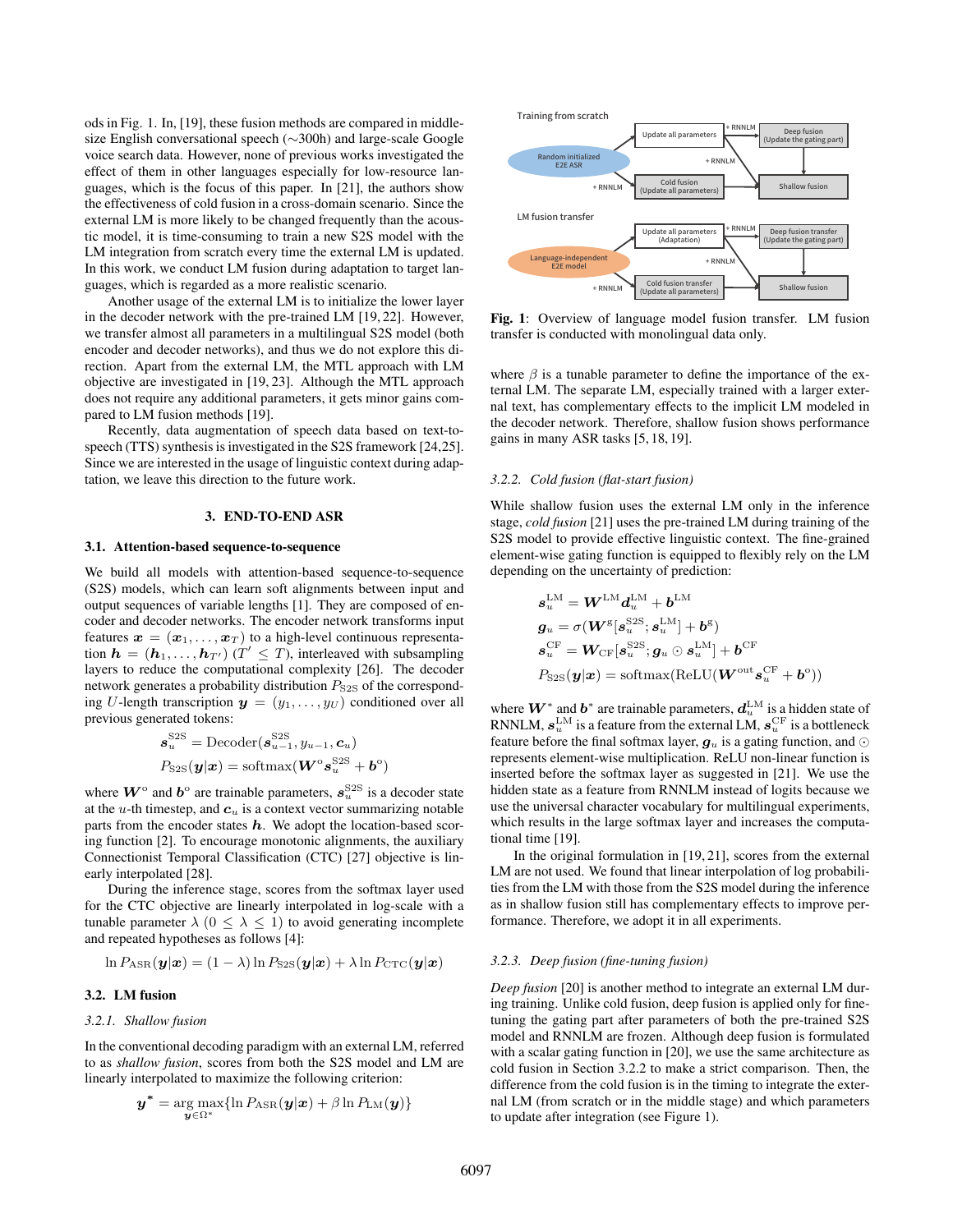## 4. TRANSFER LEARNING OF MULTILINGUAL ASR

## 4.1. Adaptation to a target language

We adapt a seed language-independent end-to-end ASR model to an (unseen) target language. We investigate the following four scenarios:

- *multi10:* From non-target 10 languages to an unseen target language
- *high2:* From 2 high resource languages (English and Japanese) to an unseen target language
- *multi10+high2:* From the mix of non-target 10 languages and 2 high resource languages to an unseen target language
- *multi15:* From the mix of non-target 10 languages and target 5 languages to a particular target language

The top three conditions are regarded as cross-lingual adaptation.

# 4.2. LM fusion transfer

During adaptation, all parameters are copied from the seed languageindependent S2S model, then training is continued toward a target language. We investigate improved adaptation methods by integrating the external LM during and/or after transfer learning from the seed model. Three methods are considered as follows:

- **Transfer + SF:** Shallow fusion in Section 3.2.1 is conducted in the inference stage after adaptation.
- Cold fusion transfer (CF-transfer): Cold fusion in Section 3.2.2 is conducted during adaptation. We integrate the external RNNLM from the start point of adaptation to a target language. The softmax layer is randomly initialized before adaptation due to the additional gating part.
- Deep fusion transfer (DF-transfer): Deep fusion in Section 3.2.3 is conducted after adaptation. DF-transfer is composed of two stages: (1) adaptation by updating the whole parameters until convergence, and (2) fine-tuning only the gating part after integrating the external RNNLM. The softmax layer is randomly initialized before stage (2).

## 5. EXPERIMENTAL EVALUATION

#### 5.1. Experimental setting

We used data from the IARPA BABEL project [29] and selected 10 languages as non-target languages for training the seed languageindependent model: Cantonese, Bengali, Pashto, Turkish, Vietnamese, Haitian, Tamil, Kurmanji, Tokpisin and Georgian, and 5 languages for adaptation: Assamese (AS), Swahili (SW), Lao (LA), Tagalog (TA) and Zulu (ZU). Full language pack (FLP) is used for all experiments except for Section 5.2.3, where limited language pack (LLP) which consists of about 10% of FLP is used for adaptation. We sampled 10% of data from the training data for each language as the validation set. In addition, we used Librispeech corpus [30] and the Corpus of Spontaneous Japanese (CSJ) [31] as additional high resources.

We used Kaldi toolkit [32] for feature extraction. The input features were static 80-channel log-mel filterbank outputs appended with 3-dimensional pitch features computed with a 25ms window and shifted every 10ms. The features were normalized by the mean and the standard deviation on the whole training set. For the vocabulary, we used the universal character set including all characters from

Table 1: Results of baseline monolingual systems. None of adaptation methods is conducted.

|                  | WER $(\%)$ |           |       |       |       |  |  |
|------------------|------------|-----------|-------|-------|-------|--|--|
| Model            | AS         | <b>SW</b> | LA    | TA    | ΖU    |  |  |
|                  | (54h)      | (39h)     | (58h) | (75h) | (54h) |  |  |
| Old baseline [7] | 73.9       | 66.5      | 64.5  | 73.6  | 76.4  |  |  |
| New baseline     | 64.5       | 56.6      | 56.2  | 56.4  | 69.5  |  |  |
| + large units    | 59.9       | 50.9      | 51.7  | 52.7  | 65.5  |  |  |
| + shallow fusion | 57.4       | 46.5      | 49.8  | 49.9  | 62.9  |  |  |
| <b>BLSTM-HMM</b> | 49.1       | 38.3      | 45 7  | 46.3  | 61 1  |  |  |

all languages [15], resulting in the vocabulary size of 5,353 classes including 17 language IDs, *sos*, *eos*, *unk*, and blank labels. For multilingual experiments, we prepended the corresponding language ID so that the decoder network can jointly identify the correct target language while recognizing speech [15].

Our encoder network is composed of two VGG-like CNN blocks [33] followed by a max-pooling layer with a stride of  $2 \times 2$ , and 5 layers of bidirectional long short-term memory (BLSTM) [34] with 1024 memory cells, which results in time reduction by a factor of 4. The decoder network consists of two layers of LSTM with 1024 memory cells. For both monolingual and multilingual experiments, we used the same architecture. Training was performed on the minibatch size of 15 utterances using Adadelta [35] algorithm with an initial epsilon  $1e - 8$ . Epsilon was divided by a factor of 0.01 when the teacher-forcing accuracy does not improve for the validation set at each epoch. Scheduled sampling [36] with probability 0.4 and dropout for the encoder network with probability 0.2 were performed in all experiments during adaptation. We set the CTC weight during training and decoding to 0.5 and 0.3, respectively. We also set the beam width to 20 and the LM weight to 0.3.

For RNNLM, we used two layers of LSTM with 650 memory cells. All RNNLMs were trained with transcriptions in the parallel data except for experiments in Table 4. We used stochastic gradient descent (SGD) for RNNLM optimization. All networks are implemented by ESPnet toolkit [37] with pytorch backend [38].

## 5.2. Results

#### *5.2.1. Baseline monolingual systems for target 5 languages*

First, we present the results of the baseline monolingual end-to-end systems in Table 1. Our new systems (line 2) significantly outperformed the old baseline reported on [7]. The gain mostly came from adding VGG blocks before BLSTM encoder and one more decoder LSTM layer though we also tuned other hyper-parameters. Next, changing the unit sizes of each LSTM layer from 320 to 1024 drastically improved the performance. This is surprising because increasing the number of parameters often makes the model overfit to the small amount of training data. Finally, shallow fusion with the monolingual RNNLM further boosted the performance although the RNNLM was trained with the small amount of transcriptions only. We use this setting as default in the rest of experiments.

We also built BLSTM-HMM hybrid systems for comparison. The BLSTM-HMM architecture includes 3 BLSTM layers each with 512 memory cells and 300 projection units<sup>2</sup>. The BLSTM acoustic model was trained using the latency control technique with 22 past frames and 21 future frames. The acoustic model receives 40 dimensional filterbank features as input. N-gram language model is built with the training transcriptions. WERs by our end-to-end sys-

<sup>&</sup>lt;sup>2</sup>Increasing the unit size did not lead to any improvement.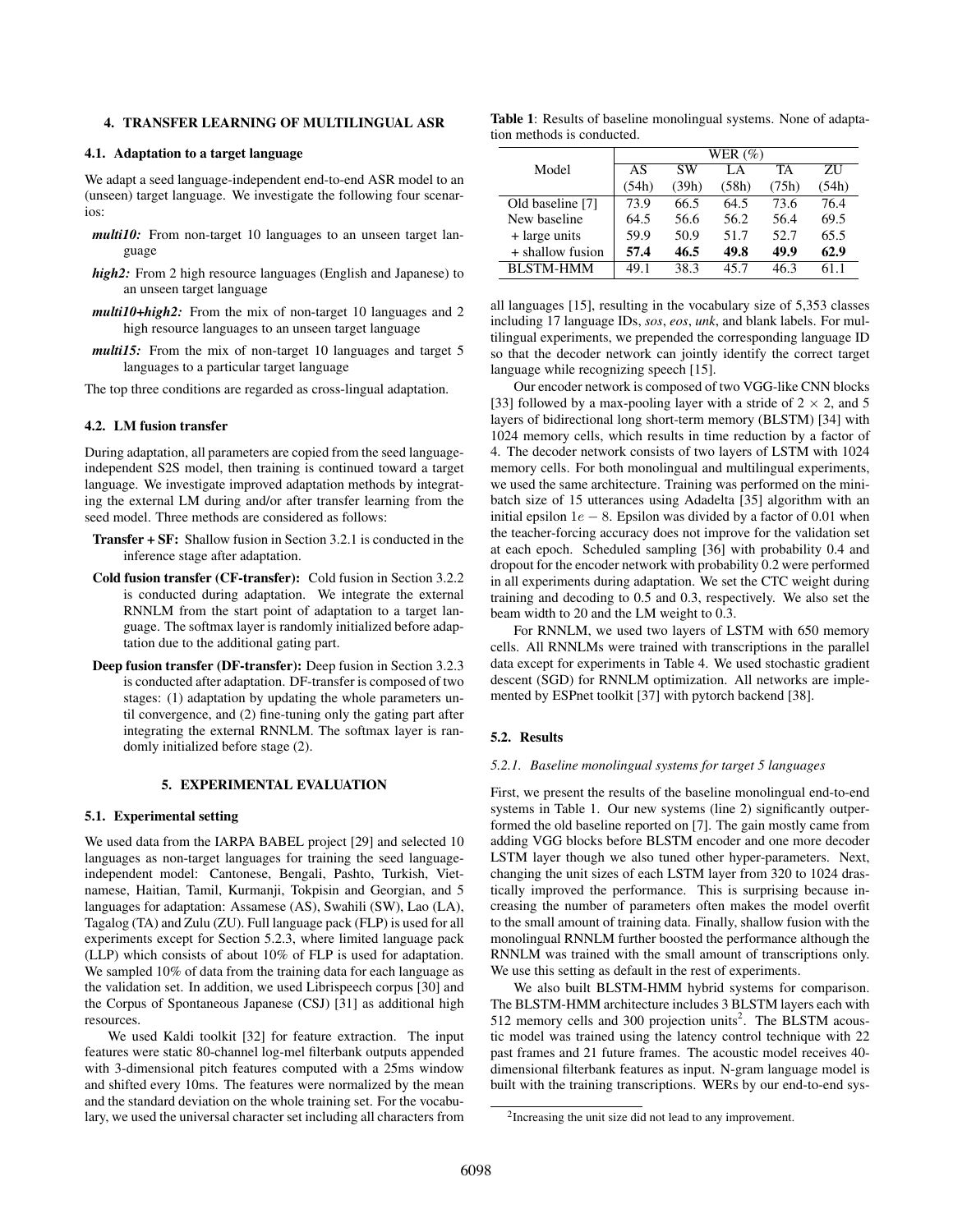Table 2: Results of adaptation from the different seed languageindependent models. Shallow fusion with the corresponding monolingual RNNLM was conducted.

| Seed                               | hours | WER $(\%)$ |           |      |      |      |  |
|------------------------------------|-------|------------|-----------|------|------|------|--|
|                                    |       | AS         | <b>SW</b> | LA   | TA   | ΖU   |  |
| multi10                            | 643   | 53.4       | 41.3      | 46.1 | 46.4 | 60.2 |  |
| high2                              | 1.472 | 57.8       | 45.0      | 48.6 | 49.4 | 61.9 |  |
| multi10+high2                      | 2.115 | 53.2       | 40.7      | 45.1 | 45.3 | 58.5 |  |
| multi15                            | 929   | 53.4       | 40.6      | 45.0 | 46.1 | 58.8 |  |
| multi15 $w$ /o FT                  | 929   | 56.2       | 44.2      | 47.1 | 47.8 | 60.6 |  |
| $\blacksquare$<br>$\sim$<br>$\sim$ |       |            |           |      |      |      |  |

(FT: fine-tuning to a target language)

tems with shallow fusion are close to those of the hybrid system, just 3.6 and 1.8 % absolute difference for Tagalog and Zulu, respectively.

### *5.2.2. Comparison of seed language-independent models*

We compared the seed language-independent models for adaptation to target languages. All models were transferred, and shallow fusion with the corresponding monolingual RNNLM trained with the parallel data was performed. The results are shown in Table 2. The overall performance was significantly improved by transfer learning. The transferred S2S models achieved comparable WER to BLSTM-HMM for Tagalog and outperformed for Zulu in Table 1. We can see that *multi10* model is generally better than *high2* model despite the smaller data size, and combination of them (*multi10+high2*) gives slight improvement. On the other hand, *multi15* model that includes the target language does not lead to further improvement even after fine-tuning. We can conclude that the diversity of languages is more important than the total amount of training data, and 10 languages are almost sufficient for learning language-independent feature representation and generalized to other languages well [6]. Since *multi10* shows the competitive results to *multi10+high2* only with one third training data, we use *multi10* as the seed model and investigate cross-lingual adaptation in the following experiments.

## *5.2.3. Effect of LM fusion transfer*

The results of our proposed LM fusion transfer are given in Table 3. When training S2S models from scratch, there is no difference among all fusion methods. When transferred from the languageindependent S2S model, significant improvement is observed by integrating the external RNNLM. Shallow fusion was more effective than when training the S2S models from scratch in Table 1 because the multilingual training led to generalization and the affinity for the external LM was enhanced. CF-transfer got some improvements compared to transfer learning with shallow fusion for 3 target languages, but the effects of DF-transfer and CF-transfer are not significant. This is because RNNLMs were trained with text in the small parallel data only, therefore linguistic context during adaptation was not so effective. However, CF-transfer in Tagalog outperformed the monolingual hybrid system in Table 1. When compared to the previous work using the same data [7], CF-transfer yielded 21.6% gains relatively on average. Furthermore, 6.8% gains were achieved from transfer learning without the external LM.

To investigate the effect of additional text data, we evaluate the LM fusion transfer with LLP on each target language (∼10 hours). The results are shown in Table 4. We used monolingual RNNLM trained with LLP (parallel data) and FLP (∼50 hours), respectively. The latter setting of a small speech data set (∼10 hours) and a larger text data set (∼50 hours) is regarded as a more realistic scenario in low-resource languages. When training S2S models from scratch,

Table 3: Results of LM fusion transfer on FLP (∼50h)

| Model                 |           | WER $(\%)$ |      |      |      |      |  |  |
|-----------------------|-----------|------------|------|------|------|------|--|--|
|                       |           | AS         | SW   | LA   | TA   | ΖU   |  |  |
| Transfer [7]          | SF        | 65.3       | 56.2 | 57.9 | 64.3 | 71.1 |  |  |
| Scratch               |           | 59.9       | 50.9 | 51.7 | 52.7 | 65.5 |  |  |
|                       | SF        | 57.4       | 46.5 | 49.8 | 49.9 | 62.9 |  |  |
|                       | $DF + SF$ | 57.5       | 46.4 | 49.9 | 49.9 | 62.6 |  |  |
|                       | $CF + SF$ | 57.5       | 47.3 | 50.0 | 50.2 | 62.9 |  |  |
| Transfer<br>(multi10) |           | 56.4       | 46.4 | 48.6 | 50.1 | 63.5 |  |  |
|                       | SF        | 53.4       | 41.3 | 46.1 | 46.4 | 60.2 |  |  |
|                       | $DF+SF$   | 53.5       | 41.2 | 46.2 | 46.2 | 59.9 |  |  |
|                       | $CF + SF$ | 53.6       | 41.6 | 45.9 | 46.2 | 59.5 |  |  |

Table 4: Results of LM fusion transfer on LLP (∼10h)

| Model                 |           | LM   | WER $(\%)$   |      |      |      |      |
|-----------------------|-----------|------|--------------|------|------|------|------|
|                       |           | data | AS           | SW   | LA   | TA   | ZU   |
|                       |           |      | (8h)         | (9h) | (9h) | (9h) | (9h) |
| Scratch               |           |      | not converge |      |      |      |      |
| Transfer<br>(multi10) |           |      | 67.5         | 59.7 | 60.3 | 66.2 | 75.4 |
|                       | SF        | LLP  | 63.3         | 52.8 | 57.2 | 60.8 | 71.2 |
|                       | $DF + SF$ |      | 68.0         | 52.4 | 57.3 | 60.7 | 70.9 |
|                       | $CF + SF$ |      | 63.2         | 52.8 | 58.4 | 60.6 | 71.0 |
|                       | SF        |      | 62.7         | 51.7 | 56.4 | 60.0 | 71.0 |
|                       | $DF + SF$ | FLP  | 66.8         | 50.7 | 56.1 | 60.0 | 69.9 |
|                       | $CF + SF$ |      | 61.7         | 50.3 | 56.0 | 57.9 | 69.8 |

all models could not converge in our implementation even when reducing the unit sizes. The Babel corpus is mostly composed of conversational telephone speech (CTS), so it is difficult to optimize the S2S model from scratch with just around 10-hour training data. In the transfer learning approach, all three fusion methods got significant gains by using the external LM except for deep fusion in Assamese. For RNNLM trained with LLP, all fusion methods achieved a larger improvement than in Table 3. Interestingly, WER significantly dropped even when each RNNLM was trained with 10-hour data only. But all fusion methods show similar performance. In contrast, CF-transfer significantly outperformed simple transfer learning with shallow fusion on all 5 target languages when the RNNLM was trained with FLP, which is five-times larger than LLP. Therefore, we can conclude that linguistic context is helpful for adaptation when additional text data is available. This shows CF-transfer in Table 3 has the potential to surpass transfer learning with shallow fusion if we can access to additional text data<sup>3</sup>. In summary, CF-transfer yielded relative 10.4% and 2.3% gains on average compared to transfer learning without and with shallow fusion, respectively.

## 6. CONCLUSION

We explored the usage of linguistic context from the external LM during adaptation of the language-independent S2S model to target low-resource languages. We empirically compared various LM fusion methods and confirmed their effectiveness in resource limited situations. We showed that cold fusion transfer is more effective than simply applying shallow fusion after adaptation when additional text is available, which means linguistic context is also helpful in addition to acoustic adaptation. Our S2S model drastically closed the gap from the BLSTM-HMM hybrid system.

<sup>&</sup>lt;sup>3</sup>Since the provided data only can be used for system training in BABEL rules, we do not explore to crawl text data from the WEB.